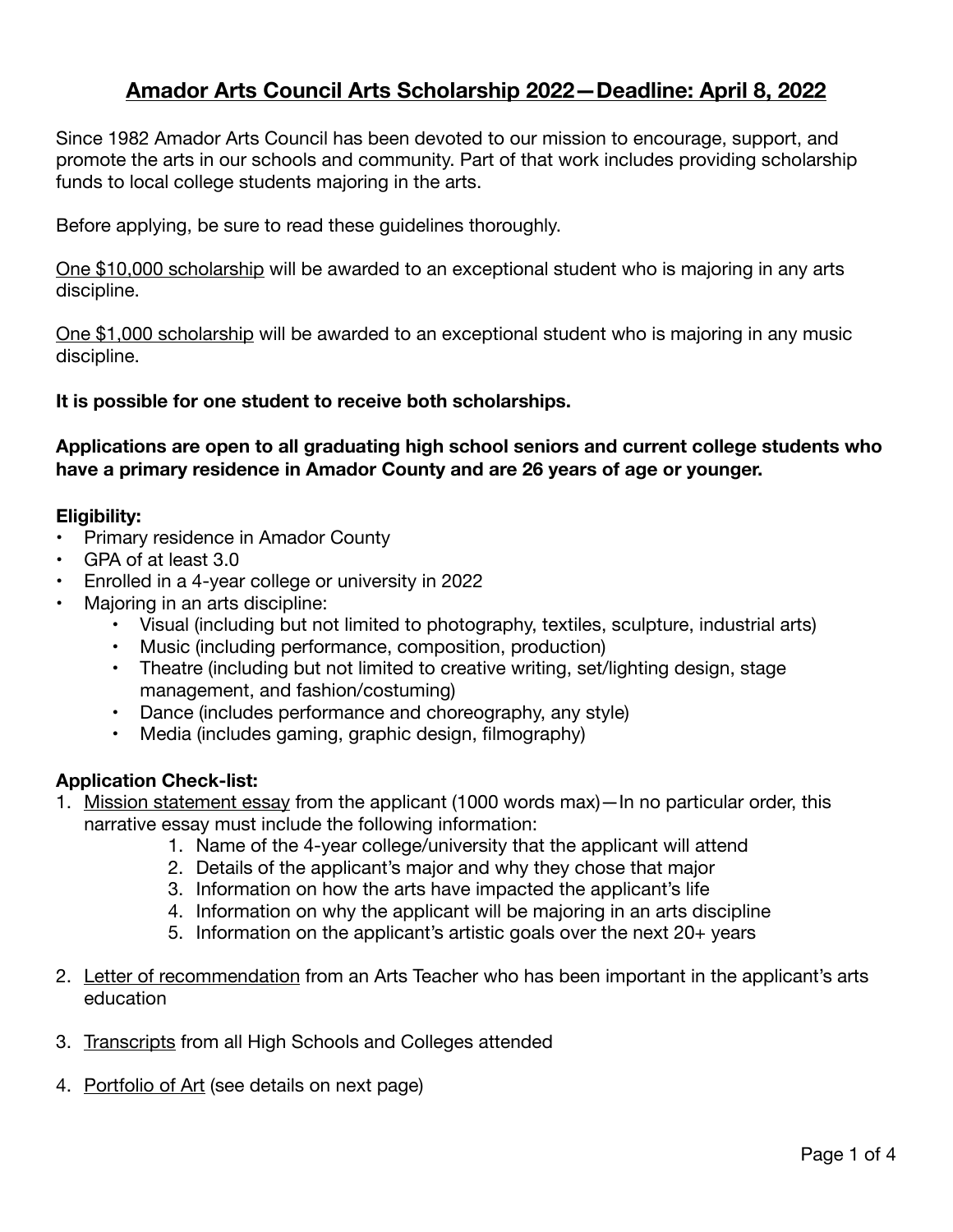## **Portfolio Details by Artistic Discipline**

#### **Visual**

- 2 contrasting pieces that exemplify the artist's primary medium
- 1 "stretch" piece that demonstrates another medium that is less comfortable and/or more challenging for the applicant
- **• May be submitted physically**

#### **Music**

- **• Performance** 
	- 2 contrasting pieces, submitted as video files, that exemplify the artists' primary sound and performance techniques
	- 1 video file that demonstrates another style of music that is less comfortable and/or more challenging for the applicant

#### **• Composition**

- 2 contrasting, original composition audio and/or video files that exemplify the artists' primary compositional style
- 1 original composition audio and/or video file that demonstrates another style or approach that is less comfortable and/or more challenging for the artist
- 1 document of an original composition written in standard sheet music notation
- The applicant does not need to be the person who performs the composition

#### **• Production**

- 2 original production audio files that exemplify the artists' primary production style
- 1 original production audio file that demonstrates another style or approach that is less comfortable and/or more challenging for the artist

#### **Theatre**

#### **• Performance**

- 2 contrasting monologues from published plays, submitted as video files, that exemplify the artist's primary acting approach
	- One must be from prior to 1910
	- One must be from after 1910
- 1 monologue, submitted as a video file, that demonstrates another style of acting that is less comfortable and/or more challenging for the artist
- One musical theatre song may be submitted as one of these monologues
- One of the three submissions may be an original monologue
- One of the three submissions may be a recitation of a poem from the [poetryoutloud.org](http://poetryoutloud.org) anthology

### **• Design (lighting, sound, and/or set)**

- 2 contrasting design concepts that exemplify the artists' primary approach and design style
	- One must be for a published play written before 1910
	- One must be for a published play written after 1910
- 1 design concept that demonstrates an approach to design that is less comfortable and/or more challenging for the artist
- **• Set designs may be submitted physically**
- **• Fashion/Costuming**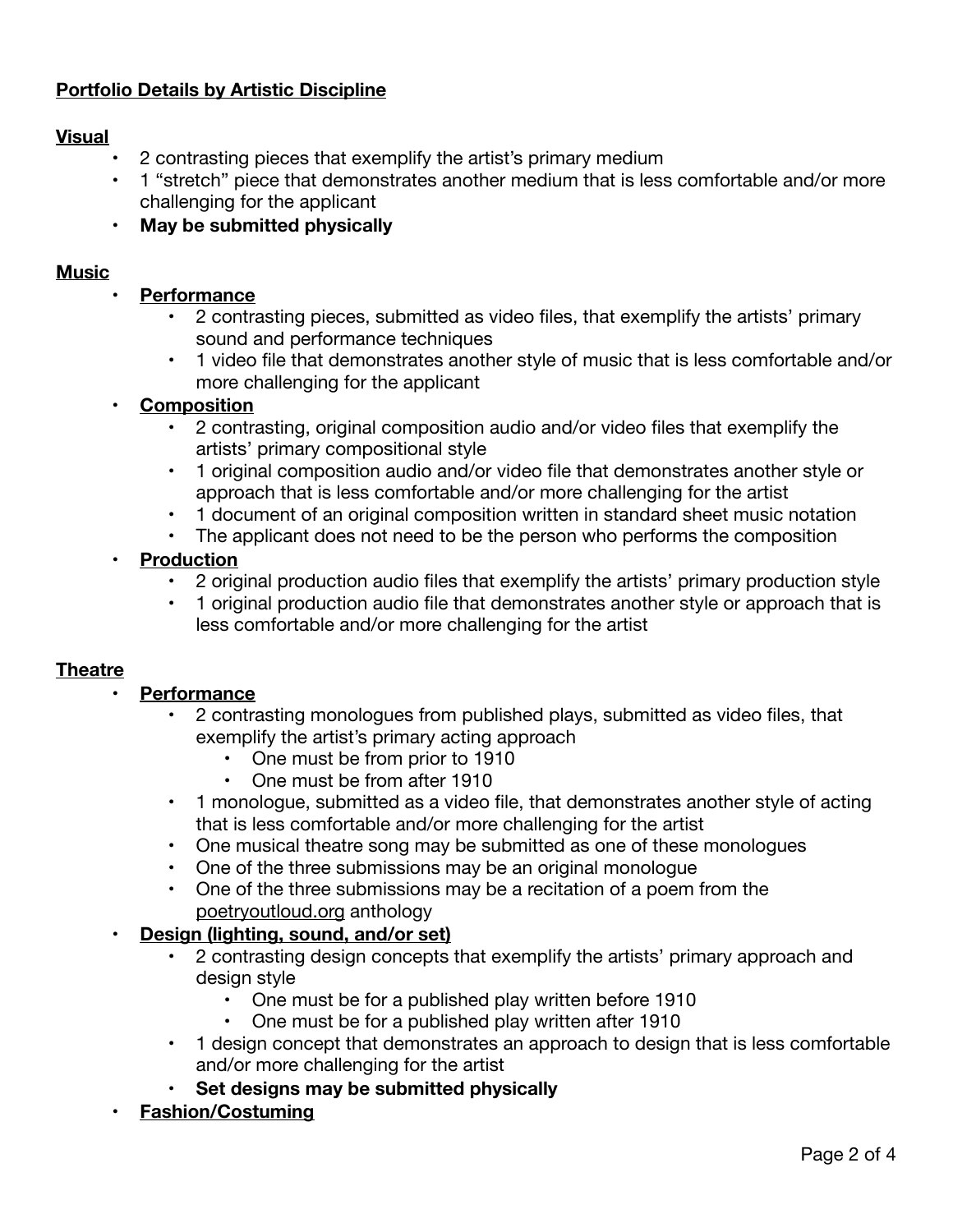- 2 contrasting costume or fashion designs that exemplify the artists' primary approach to costume and/or fashion design
- 1 costume or fashion design that demonstrates another style of design that is less comfortable and/or more challenging for the artist
- **• May be submitted physically**

## **• Creative Writing**

- 2 contrasting original pieces that exemplify the artist's primary approach to creative writing
- 1 original piece that demonstrates a style of creative writing that is less comfortable and/or more challenging for the artist

## **• Stage Management**

- Description of 3 Stage management positions including up to 3 pictures pictures of each production
	- At least one should describe a production that was particularly challenging
	- Each description should be no more than 500 words or one page

## **Dance**

## **• Performance**

- 2 contrasting pieces, submitted as video files, that exemplify the artist's primary style of dance
- 1 piece, submitted as a video file, that demonstrates a style of dance that is less comfortable and/or more challenging for the artist
- One of these pieces may be original choreography by the applicant

## **• Choreography**

- Video files of 2 contrasting, original choreography pieces that exemplify the artist's primary approach to choreography
- Video file of 1 original choreography piece that is less comfortable and/or more challenging for the artist
- Applicant does not need to be the person(s) performing their choreography

### **Media**

- **• Game Design** 
	- 2 contrasting examples of the artist's primary style of design
	- 1 example of a style that is less comfortable and/or more challenging for the artist
- **• Graphic Art** 
	- 2 contrasting examples of the artist's primary style of design
	- 1 example of a style that is less comfortable and/or more challenging for the artist

### **• Filmography**

- 2 contrasting examples of the artist's primary style of filmography
- 1 example of a style that is less comfortable and/or more challenging for the artist

### **Interdisciplinary Artist**

- Contact Amador Arts to discuss your unique portfolio
- Must be accepted into an interdisciplinary degree program at a 4 year college/university
- **• May be submitted physically**